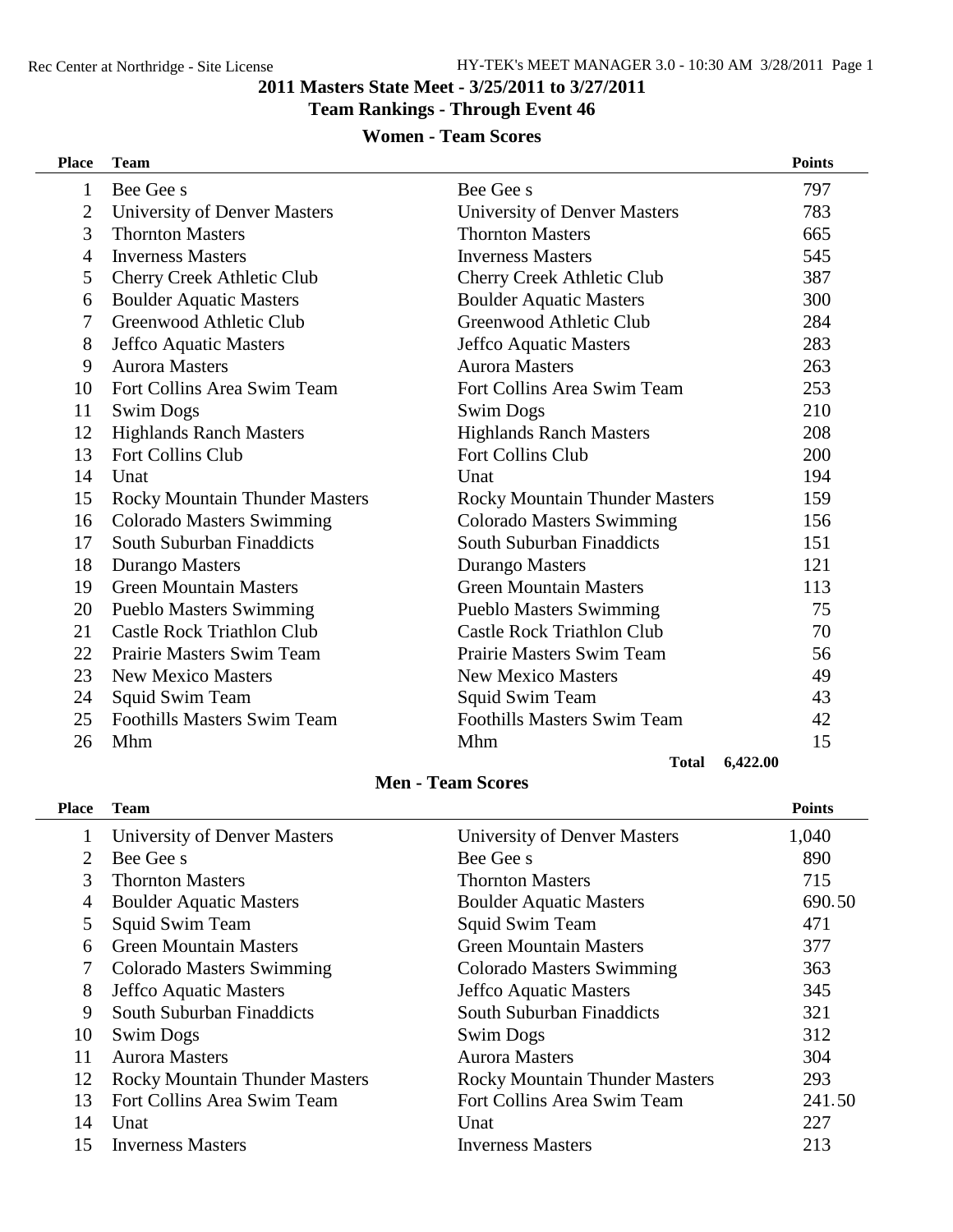#### **Masters State Meet - 3/25/2011 to 3/27/2011**

### **Team Rankings - Through Event 46**

### **Men - Team Scores**

| <b>Place</b> | <b>Team</b>                          |                                      | <b>Points</b>  |
|--------------|--------------------------------------|--------------------------------------|----------------|
| 16           | <b>New Mexico Masters</b>            | <b>New Mexico Masters</b>            | 117            |
| 17           | Mhm                                  | Mhm                                  | 108            |
| 18           | Cherry Creek Athletic Club           | <b>Cherry Creek Athletic Club</b>    | 91             |
| 19           | <b>Foothills Masters Swim Team</b>   | <b>Foothills Masters Swim Team</b>   | 80             |
| 20           | <b>Pueblo Masters Swimming</b>       | <b>Pueblo Masters Swimming</b>       | 73             |
| 21           | <b>Grand Junction Dolphins</b>       | <b>Grand Junction Dolphins</b>       | 70             |
| 22           | <b>Highlands Ranch Masters</b>       | <b>Highlands Ranch Masters</b>       | 69             |
| 23           | <b>Lafayette Masters</b>             | <b>Lafayette Masters</b>             | 63             |
| 24           | Fort Collins Club                    | Fort Collins Club                    | 61             |
| 25           | <b>Csst Masters</b>                  | <b>Csst Masters</b>                  | 56             |
| 26           | Durango Masters                      | Durango Masters                      | 55             |
| 27           | Denver Athletic Club                 | Denver Athletic Club                 | 50             |
| 28           | <b>Wyoming Masters Swimming Club</b> | <b>Wyoming Masters Swimming Club</b> | 48             |
| 29           | <b>Wyoming Masters Swimming Club</b> | <b>Wyoming Masters Swimming Club</b> | 31             |
| 30           | <b>Prairie Masters Swim Team</b>     | <b>Prairie Masters Swim Team</b>     | 27             |
| 31           | <b>Grand Valley Wave</b>             | <b>Grand Valley Wave</b>             | 25             |
| 32           | <b>Blu Frog Team</b>                 | <b>Blu Frog Team</b>                 | 22             |
| 33           | Air Force Aquatics Mstrs             | Air Force Aquatics Mstrs             | 12             |
| 34           | <b>Wyoming Masters Swimming Club</b> | <b>Wyoming Masters Swimming Club</b> | 7              |
| 35           | Greenwood Athletic Club              | Greenwood Athletic Club              | 5              |
| 36           | <b>Castle Rock Triathlon Club</b>    | <b>Castle Rock Triathlon Club</b>    | $\overline{2}$ |
|              |                                      | 7,875.00<br><b>Total</b>             |                |

### **Combined Team Scores**

| Place          | <b>Team</b>                           |                                       | <b>Points</b> |
|----------------|---------------------------------------|---------------------------------------|---------------|
| 1              | University of Denver Masters          | University of Denver Masters          | 1,981         |
| $\overline{2}$ | Bee Gee s                             | Bee Gee s                             | 1,807         |
| 3              | <b>Thornton Masters</b>               | <b>Thornton Masters</b>               | 1,542         |
| 4              | <b>Boulder Aquatic Masters</b>        | <b>Boulder Aquatic Masters</b>        | 1,092.50      |
| 5              | <b>Inverness Masters</b>              | <b>Inverness Masters</b>              | 806           |
| 6              | Jeffco Aquatic Masters                | Jeffco Aquatic Masters                | 664           |
| 7              | <b>Aurora Masters</b>                 | <b>Aurora Masters</b>                 | 633           |
| 8              | <b>Swim Dogs</b>                      | <b>Swim Dogs</b>                      | 580           |
| 9              | Squid Swim Team                       | Squid Swim Team                       | 530           |
| 10             | <b>Colorado Masters Swimming</b>      | <b>Colorado Masters Swimming</b>      | 519           |
| 11             | Fort Collins Area Swim Team           | Fort Collins Area Swim Team           | 508.50        |
| 12             | <b>Green Mountain Masters</b>         | <b>Green Mountain Masters</b>         | 508           |
| 13             | <b>Cherry Creek Athletic Club</b>     | Cherry Creek Athletic Club            | 504           |
| 14             | South Suburban Finaddicts             | South Suburban Finaddicts             | 472           |
| 15             | <b>Rocky Mountain Thunder Masters</b> | <b>Rocky Mountain Thunder Masters</b> | 452           |
| 16             | Unat                                  | Unat                                  | 421           |
| 17             | Greenwood Athletic Club               | Greenwood Athletic Club               | 289           |
| 18             | Fort Collins Club                     | Fort Collins Club                     | 279           |
| 19             | <b>Highlands Ranch Masters</b>        | <b>Highlands Ranch Masters</b>        | 277           |
| 20             | Durango Masters                       | Durango Masters                       | 176           |
|                |                                       |                                       |               |